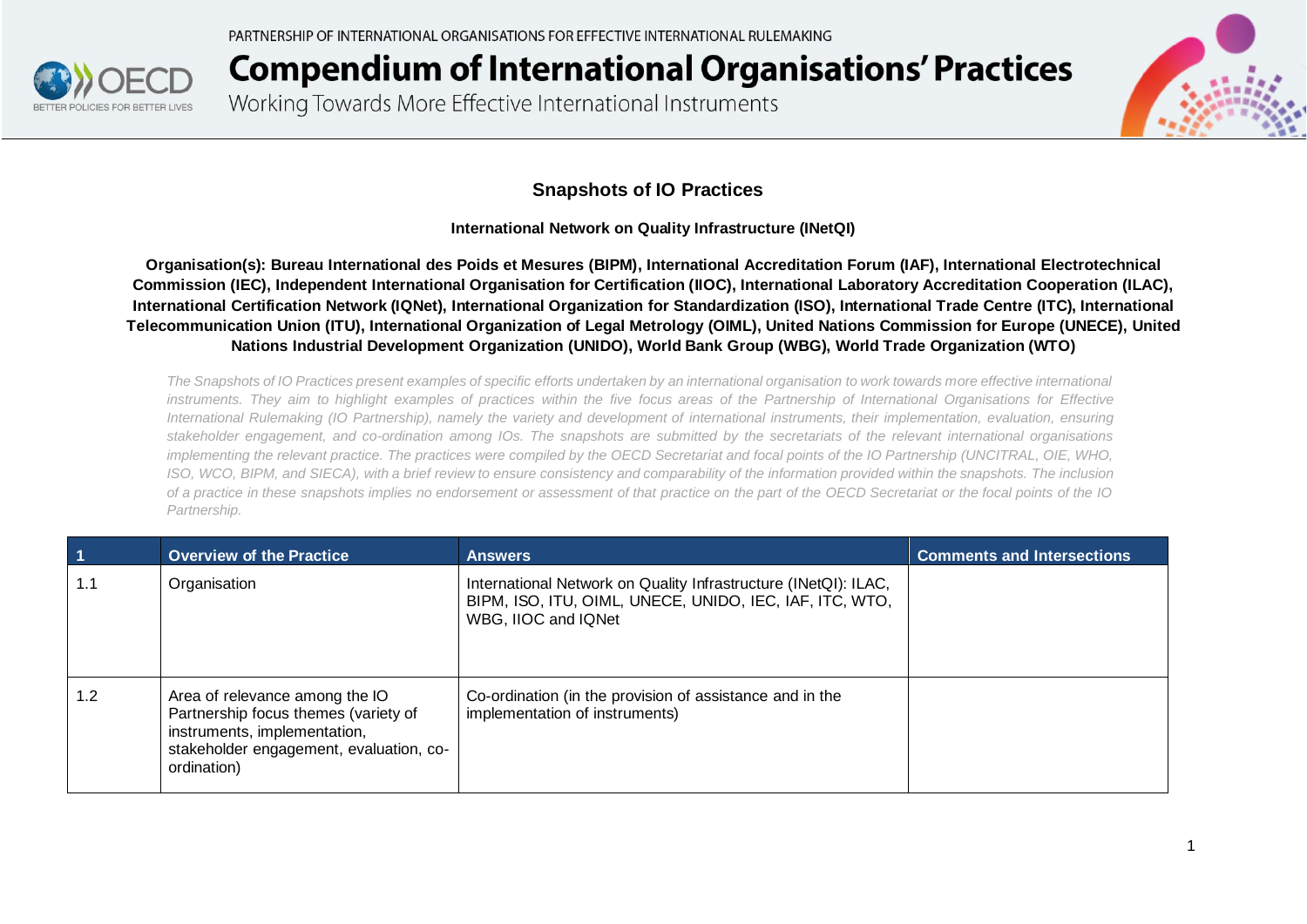



| 1.3            | Name of the Practice                                                                    | International Network on Quality Infrastructure (INetQI)                                                                                                                                                                                                                                                                                                                                                                                                                                                                                                                                                                                                                                                                                                                                                                                                                                                                                                                                                                                                                                                                                                                                                                                                                                                                                                                                  |                                   |
|----------------|-----------------------------------------------------------------------------------------|-------------------------------------------------------------------------------------------------------------------------------------------------------------------------------------------------------------------------------------------------------------------------------------------------------------------------------------------------------------------------------------------------------------------------------------------------------------------------------------------------------------------------------------------------------------------------------------------------------------------------------------------------------------------------------------------------------------------------------------------------------------------------------------------------------------------------------------------------------------------------------------------------------------------------------------------------------------------------------------------------------------------------------------------------------------------------------------------------------------------------------------------------------------------------------------------------------------------------------------------------------------------------------------------------------------------------------------------------------------------------------------------|-----------------------------------|
| 1.4            | Name of person(s)<br>completing<br>the<br>template                                      | Merih Malmqvist Nilsson, Chair of INetQI                                                                                                                                                                                                                                                                                                                                                                                                                                                                                                                                                                                                                                                                                                                                                                                                                                                                                                                                                                                                                                                                                                                                                                                                                                                                                                                                                  |                                   |
| $\overline{2}$ | <b>Description of the Practice</b>                                                      | <b>Answers</b>                                                                                                                                                                                                                                                                                                                                                                                                                                                                                                                                                                                                                                                                                                                                                                                                                                                                                                                                                                                                                                                                                                                                                                                                                                                                                                                                                                            | <b>Comments and Intersections</b> |
| 2.1            | Please describe the practice shortly,<br>providing information on its core<br>features. | The goal of the network is to bring together the global<br>institutions of the quality infrastructure, the global organisations<br>working with trade facilitation, and global organisations working<br>with support to developing economies to build an efficient and<br>effective international quality infrastructure and thus facilitate<br>the economies' participation in the global value chains and<br>trade. Bringing these IOs together creates a multilateral<br>platform and provides the opportunity to look at topics, issues,<br>problems and solution from different angles thus achieving<br>optimal results which can give added value.<br>The network has multilateral discussions on initiatives,<br>problems and possible solutions in the following areas at a<br>global level and as far as it relates to the goals, mission and<br>vision of the network:<br>standardisation<br>metrology<br>accreditation<br>conformity assessment<br>Trade facilitation through efficient practices of the<br>quality infrastructure<br>Achievement of the sustainable development goals<br>Impact of Industrial Revolution 4.0 on the quality<br>infrastructure, on trade, on MSMEs, etc.<br>These discussions are both from a developing economy point<br>of view and from a global point of view encompassing all<br>economies, depending on the immediate question at hand. |                                   |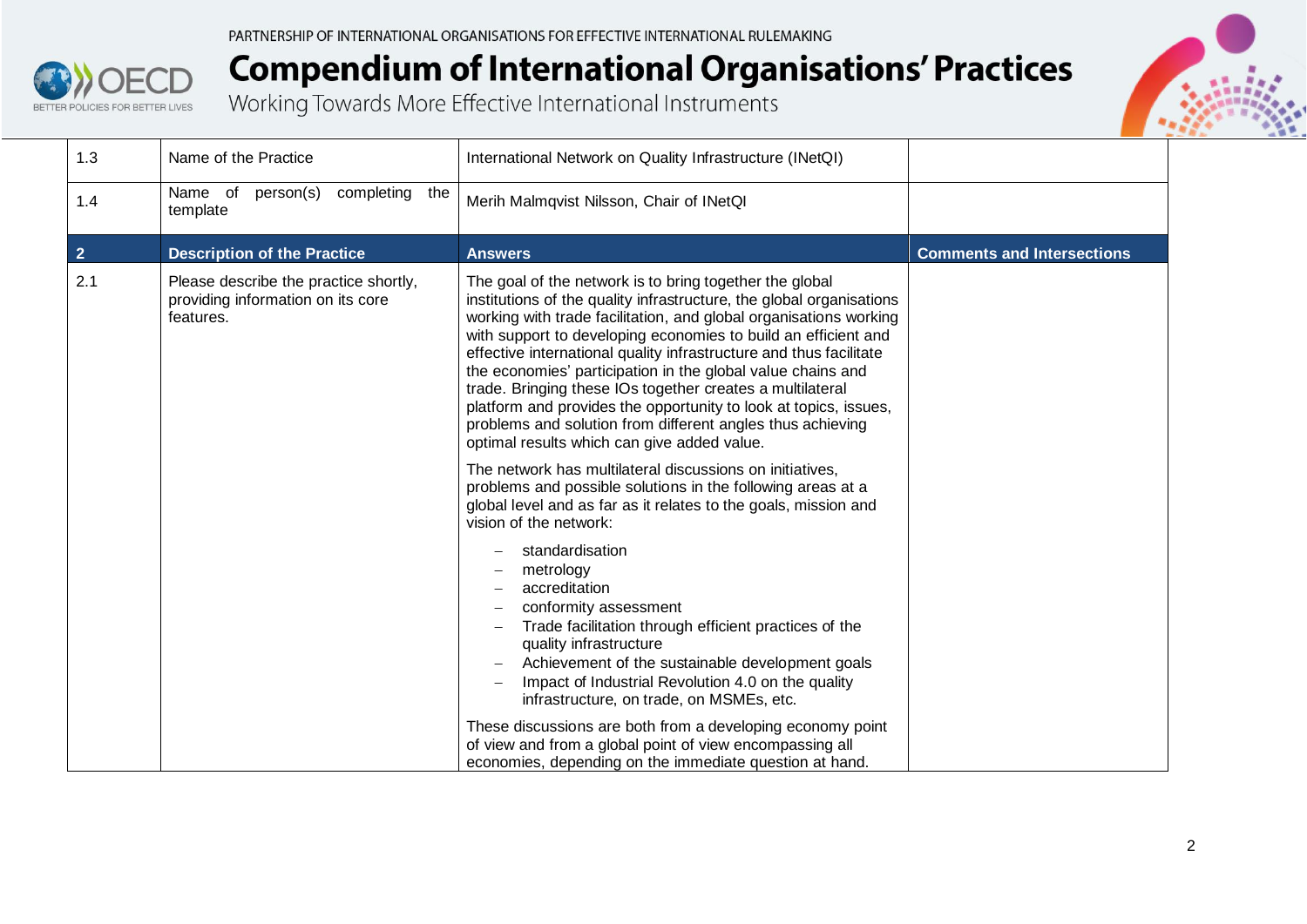

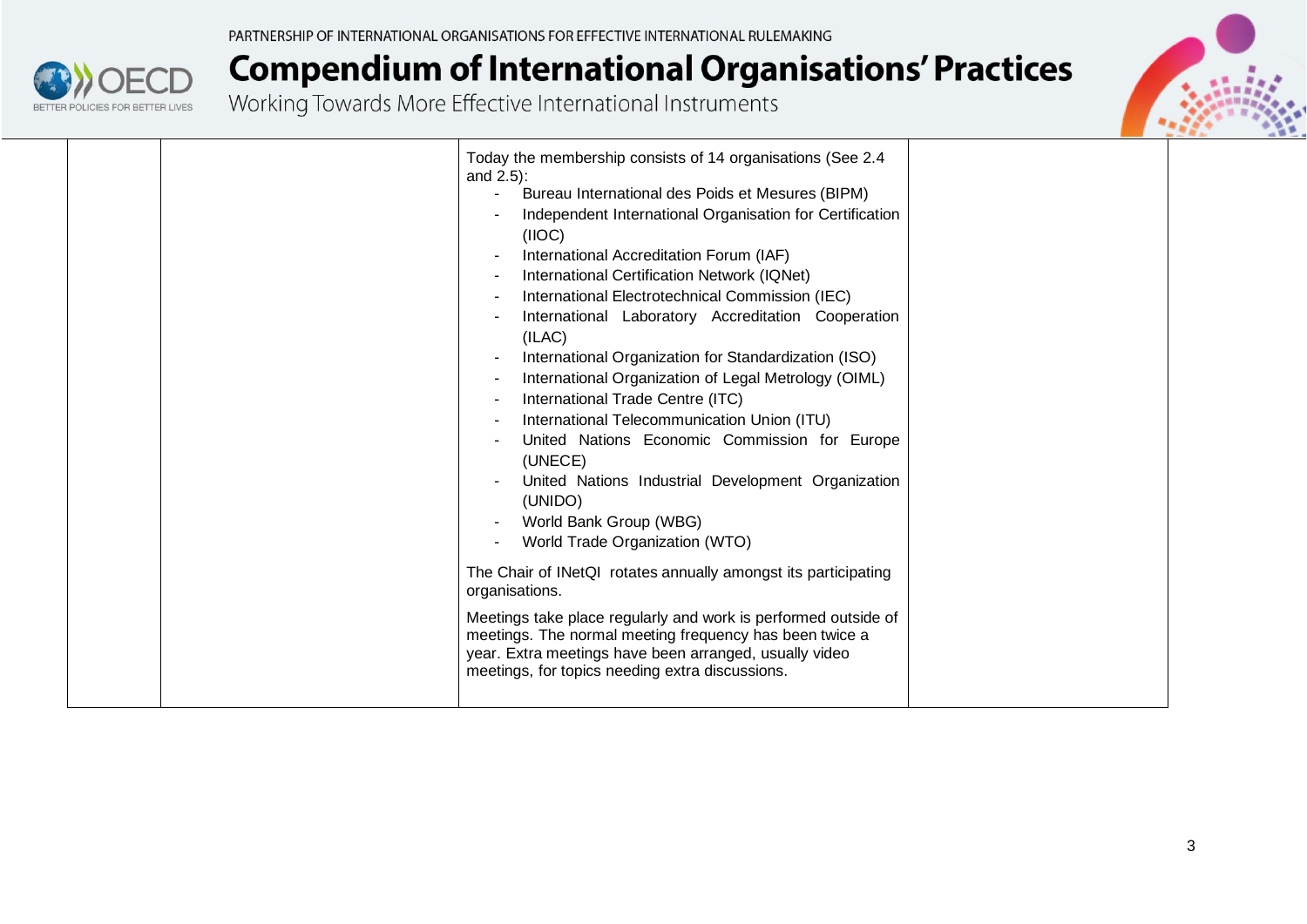

| 2.2 | What are the objectives of the practice?           | Vision: An effective quality infrastructure implemented<br>worldwide.<br>Mission: Working together to promote the understanding,<br>value and acceptance of the quality infrastructure and provide<br>guidance and support for its effective implementation and<br>integration.                                                                                                                                                                                                                                                                                                                                                                                                                                                                                                                                                                         |                                                                                                                                                                                                                                                                                                                                                                                                                                                                                                                                                                                                                                                     |
|-----|----------------------------------------------------|---------------------------------------------------------------------------------------------------------------------------------------------------------------------------------------------------------------------------------------------------------------------------------------------------------------------------------------------------------------------------------------------------------------------------------------------------------------------------------------------------------------------------------------------------------------------------------------------------------------------------------------------------------------------------------------------------------------------------------------------------------------------------------------------------------------------------------------------------------|-----------------------------------------------------------------------------------------------------------------------------------------------------------------------------------------------------------------------------------------------------------------------------------------------------------------------------------------------------------------------------------------------------------------------------------------------------------------------------------------------------------------------------------------------------------------------------------------------------------------------------------------------------|
| 2.3 | What have been the key results of the<br>practice? | The network has, among other things,<br>agreed on a new definition of "quality infrastructure"<br>contributed to documents on quality infrastructure and<br>its elements prepared by the participating<br>organisations<br>contributed to the web sites of participating<br>organisations, for example UNECE initiative on<br>standards for SDGs<br>contributed to the WTO and WBG initiative on Aid for<br>Trade, through the provision of reviews and feedback.<br>Participated in seminars and webinars and side events<br>arranged by the participating organisations to give a<br>broader view to the audiences<br>Identified issues to be discussed and dealt with in light<br>$\blacksquare$<br>of the Industrial Revolution 4.0 and the SDGs<br>Branded websites https://www.business-benefits.org<br>and https://www.publicsectorassurance.org | Intersection between co-ordination<br>(WG5) and the development of<br>instruments (WG1), for the<br>agreement on a common<br>terminology with regard to 'quality<br>infrastructure'.<br>Intersection between co-ordination<br>(WG5) and implementation (WG2):<br>for the contributions to the<br>websites of various participating<br>organisations (advocacy), and the<br>conduct of seminars, webinars and<br>side-events and focus on building<br>capacity in emerging economies<br>(assistance).<br>The use of online interfaces and<br>digital modalities (i.e. webinars)<br>gives an example of IT tools used<br>in international rulemaking. |
| 2.4 | In what year was the practice<br>introduced?       | The predecessor of INetQI - the Joint Committee on Co-<br>ordination of Assistance to Developing Countries in Metrology,<br>Accreditation and Standardization (JCDCMAS) was<br>established in April 2002 by the decision of seven international<br>organisations (BIPM, IEC, IAF, ILAC, ISO, OIML and UNIDO)                                                                                                                                                                                                                                                                                                                                                                                                                                                                                                                                            |                                                                                                                                                                                                                                                                                                                                                                                                                                                                                                                                                                                                                                                     |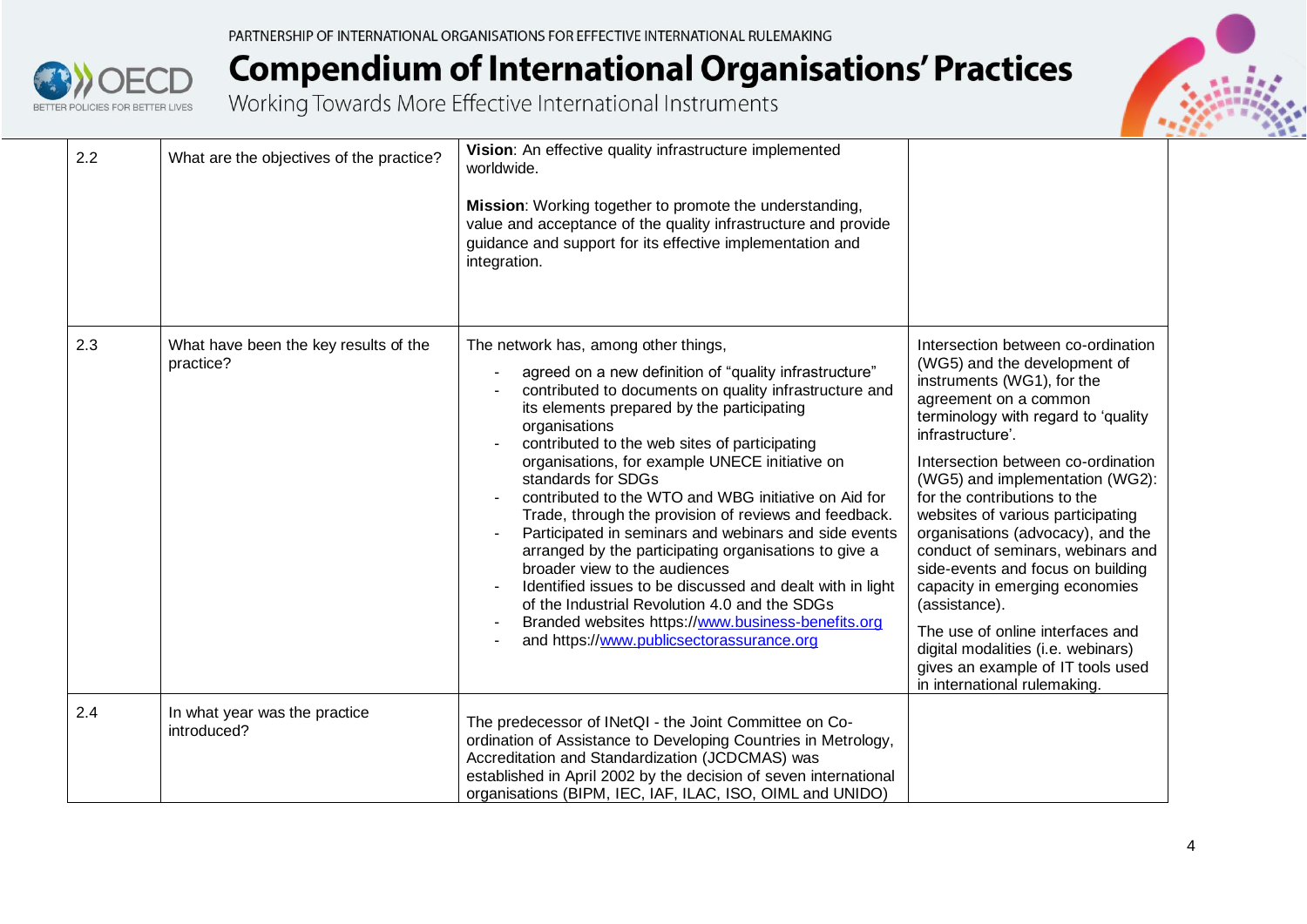

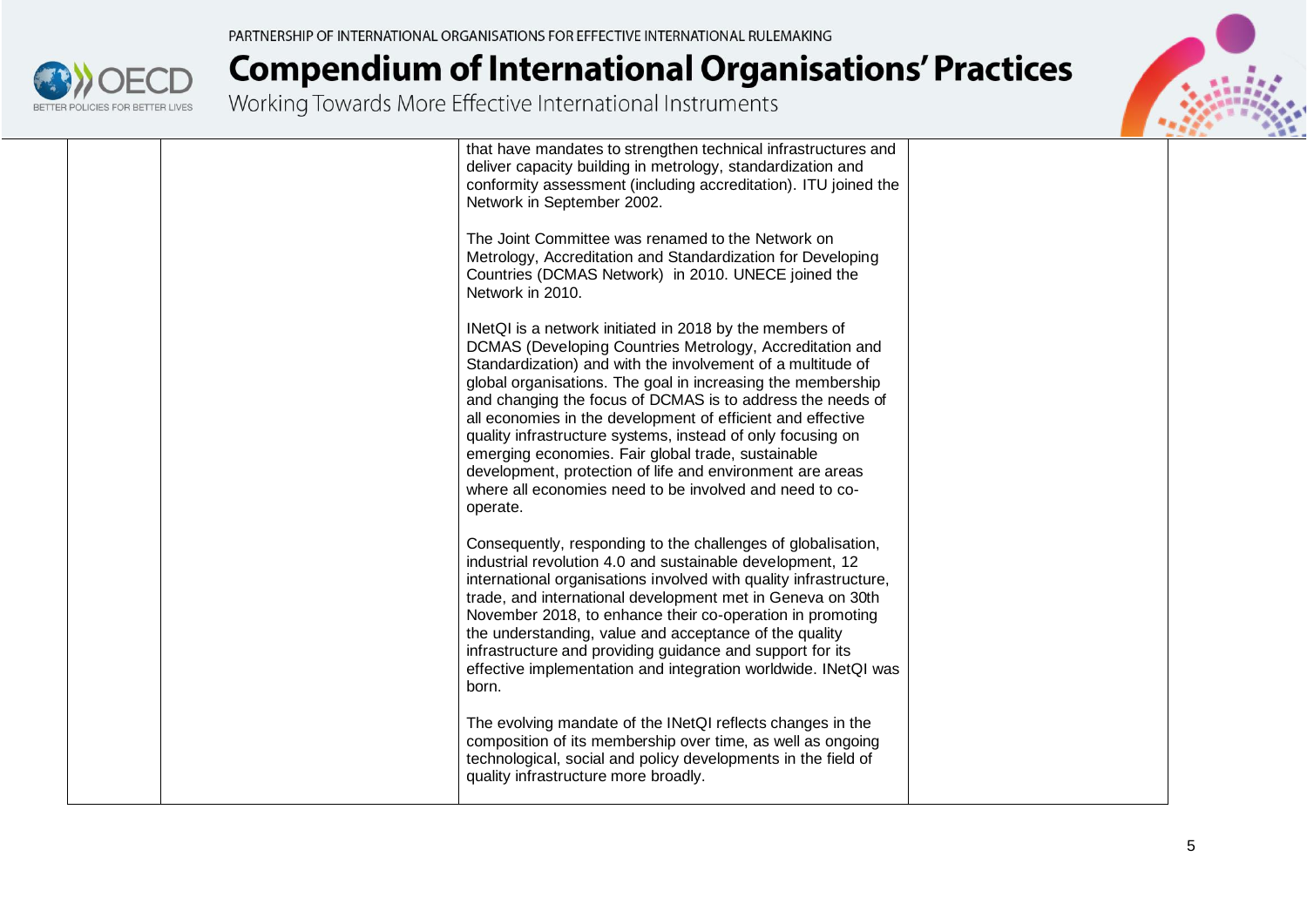



| 2.5 | Has the practice been updated/reformed<br>since then? If yes, when and how has it<br>evolved over time?                                                                      | See 2.4.<br>IIOC and IQNet joined the Network in 2019.                                                                                                                                                                                                                                                                                                                                                                                                                                                                                                                                                                                                                                                                                         |  |
|-----|------------------------------------------------------------------------------------------------------------------------------------------------------------------------------|------------------------------------------------------------------------------------------------------------------------------------------------------------------------------------------------------------------------------------------------------------------------------------------------------------------------------------------------------------------------------------------------------------------------------------------------------------------------------------------------------------------------------------------------------------------------------------------------------------------------------------------------------------------------------------------------------------------------------------------------|--|
| 2.6 | What do you consider to be the primary<br>strengths of the practice?                                                                                                         | The "practice" is "global co-operation". The network brings<br>together global actors which do not have a given meeting<br>platform anywhere else and thus involves all parties which can<br>contribute to the achievement of an efficient and effective<br>quality infrastructure:<br>to promote fair trade without unnecessary technical<br>barriers<br>to facilitate the developing economies' participation in<br>$\overline{\phantom{a}}$<br>global value chains<br>to achieve the Sustainable Development Goals<br>(SDGs)<br>to implement technologies within the Industrial<br>Revolution 4.0 for sustainable development<br>to support the trade initiatives of micro, small and<br>medium enterprises (MSMEs) in developing countries |  |
| 2.7 | What do you consider to be the main<br>challenges faced during the<br>implementation of the practice?                                                                        | The fact that it is a network means that anything that is agreed<br>is not necessarily binding for the participating organisations.<br>However, a lot can be achieved through continuous dialogue<br>among the global actors of the network. It is also a fruitful<br>platform for having multilateral discussions and collecting the<br>views of all IOs in the network which gives a major added<br>value to the participating organisations.                                                                                                                                                                                                                                                                                                |  |
| 2.8 | Does the practice have a<br>formal/normative basis within the<br>organisation or is it conducted<br>informally? Does this basis make the<br>practice mandatory or voluntary? | No. The practice is voluntary.                                                                                                                                                                                                                                                                                                                                                                                                                                                                                                                                                                                                                                                                                                                 |  |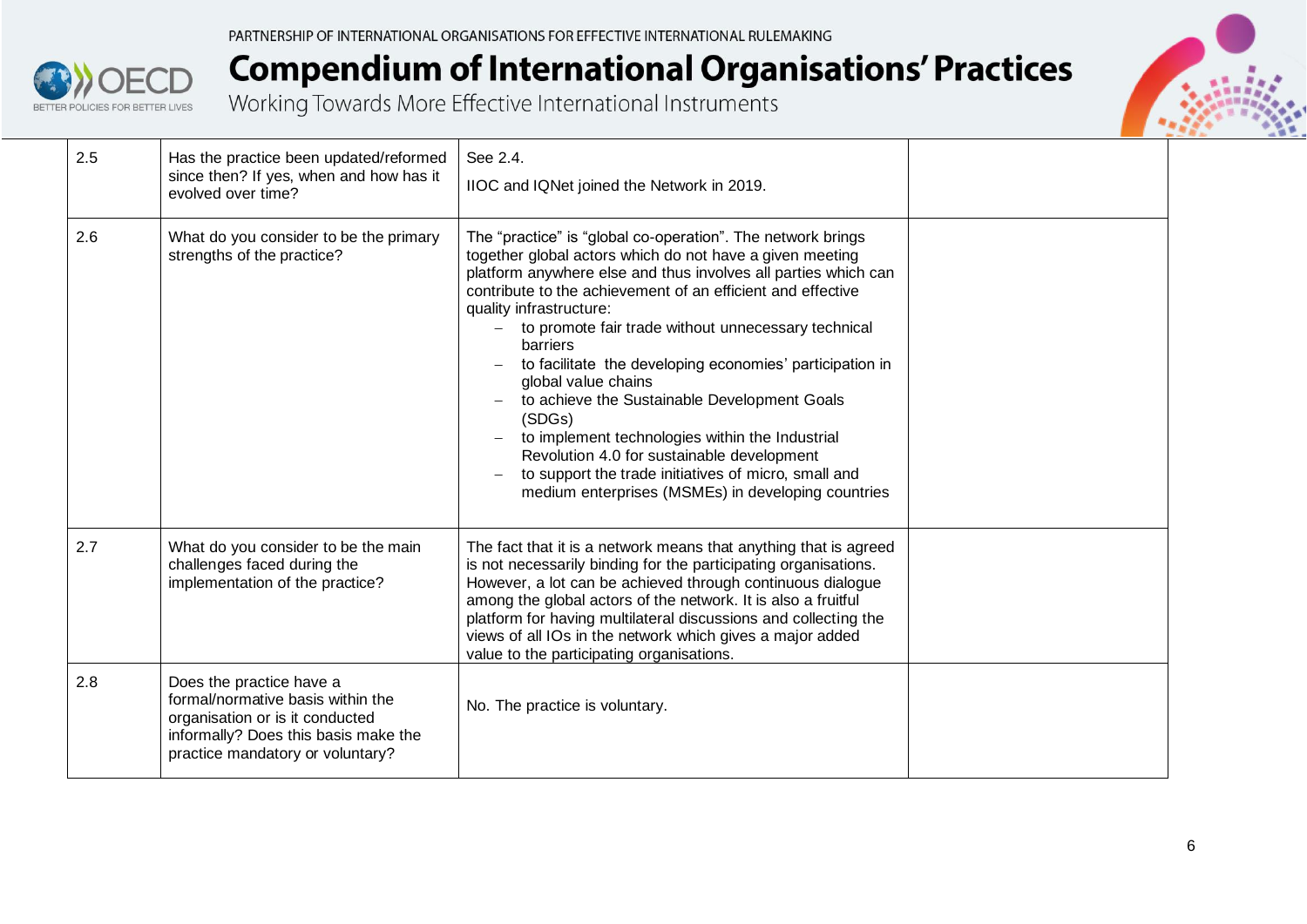



| 2.9            | At what frequency is the practice<br>applied? i.e. is it conducted once or on<br>an iterative basis?                                                       | Co-operation is ongoing.                                                                                                                                                                                                                                                                                                           |                                   |
|----------------|------------------------------------------------------------------------------------------------------------------------------------------------------------|------------------------------------------------------------------------------------------------------------------------------------------------------------------------------------------------------------------------------------------------------------------------------------------------------------------------------------|-----------------------------------|
| 2.10           | Is this practice applied systematically,<br>(e.g. with respect to every normative<br>instrument, according to specific criteria<br>or on an ad hoc basis)? | The systematic part of the co-operation is the fact that all IOs<br>involved can bring their own topic to the table to discuss from a<br>multilateral point of view.<br>The normal meeting frequency has been twice a year. Extra<br>meetings have been arranged, usually video meetings, for<br>topics needing extra discussions. |                                   |
| 2.11           | Please provide specific details or<br>examples to illustrate the practice                                                                                  | See 2.3                                                                                                                                                                                                                                                                                                                            |                                   |
| 3 <sup>1</sup> | <b>Design of the Practice</b>                                                                                                                              | <b>Answers</b>                                                                                                                                                                                                                                                                                                                     | <b>Comments and Intersections</b> |
| 3.1            | Who designed the practice (e.g. Was it<br>developed internally, in collaboration<br>with other organisations, etc?)                                        | See 2.4                                                                                                                                                                                                                                                                                                                            |                                   |
| 3.2            | Which stakeholders were engaged with<br>in the design of the practice?                                                                                     | IOs, via both Secretariat staff and members.                                                                                                                                                                                                                                                                                       |                                   |
| 3.3            | How long did it take to design the<br>practice?                                                                                                            | Agreeing on the terms of reference for the INetQI took about 6<br>months from the date of setting up the network. The basis for<br>these terms of reference was informed by those of the<br>predecessor networks JCDSMAS and DSMAS, with a broader<br>scope.                                                                       |                                   |
| 3.4            | What resources were needed to design<br>the practice initially (i.e., staff, budget<br>$etc.$ )?                                                           | There is need for a chair, a secretariat and meeting venue<br>when physical meetings are called upon. This is a network so<br>each organisation carries its own costs. The secretariat is at<br>the moment provided by ISO/CASCO and it is ILAC that has<br>the chair position. Meeting venues have been provided by               |                                   |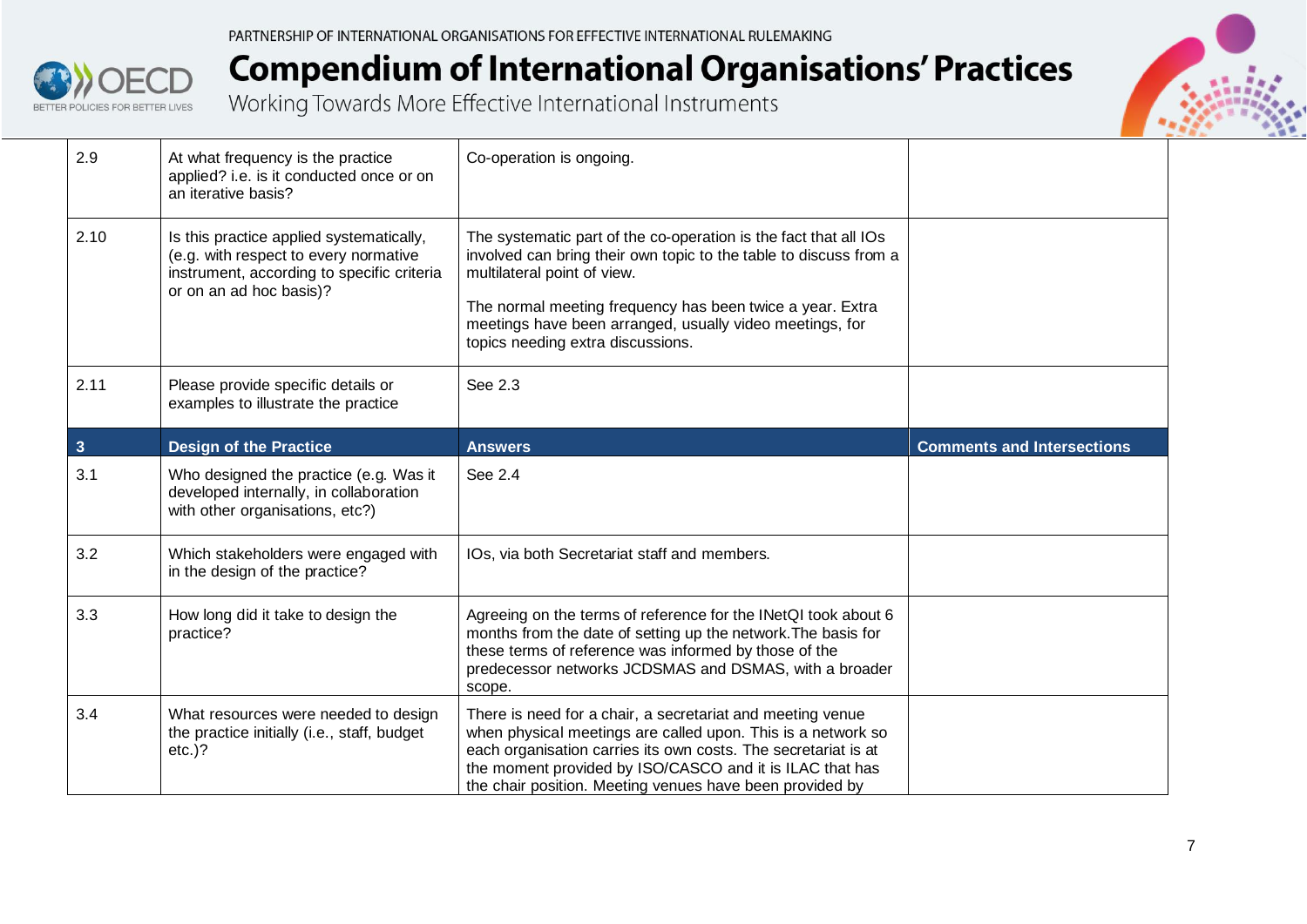



|     |                                                                                                                           | UNIDO and ISO/CASCO and other members have also offered<br>meeting venues for the future.                                                                                                                                                                                                                                         |                                   |
|-----|---------------------------------------------------------------------------------------------------------------------------|-----------------------------------------------------------------------------------------------------------------------------------------------------------------------------------------------------------------------------------------------------------------------------------------------------------------------------------|-----------------------------------|
| 3.5 | What challenges were encountered<br>during the design of the practice and<br>how were they overcome?                      | It was welcomed as timely and necessary by all the global<br>organisations. However, deciding on the ToR was challenging<br>but not impossible. The challenges were primarily about the<br>rules for membership and to make sure not to duplicate work<br>done in other groups.                                                   |                                   |
| 3.6 | Has the practice been tested before<br>implementation (i.e. pilot phase)? If yes,<br>please describe.                     | No, this is a pioneer initiative.                                                                                                                                                                                                                                                                                                 |                                   |
|     | <b>Implementation of the Practice</b>                                                                                     |                                                                                                                                                                                                                                                                                                                                   | <b>Comments and Intersections</b> |
| 4.1 | Which units are responsible for<br>implementing the practice within your<br>IO?                                           | Liaison officers in participating IOs participate in the meetings<br>of INetQI and co-ordinate activities.                                                                                                                                                                                                                        |                                   |
| 4.2 | Are IO members involved in<br>implementing the practice? If so, how?                                                      | N/A                                                                                                                                                                                                                                                                                                                               |                                   |
| 4.3 | Are external actors beyond the<br>organisation or its membership involved<br>in implementing the practice? If so,<br>how? | Documents and websites produced and/or branded by the<br>network or with the contribution of the network are used by<br>regional organisations within the quality infrastructure. Also<br>any solutions or ways forward discussed can be taken on<br>board by the participating IOs.                                              |                                   |
| 4.4 | Which resources are needed to<br>implement the practice (e.g., staff and<br>budget)?                                      | The network has no fees, budget or employed personnel. It<br>functions on a voluntary basis. Number of participants per<br>organisation varies depending on the topic. The normal<br>number is 1-2 but we have had up to 4 participants when<br>specific topics have required specific expertise from the<br>member organisation. |                                   |